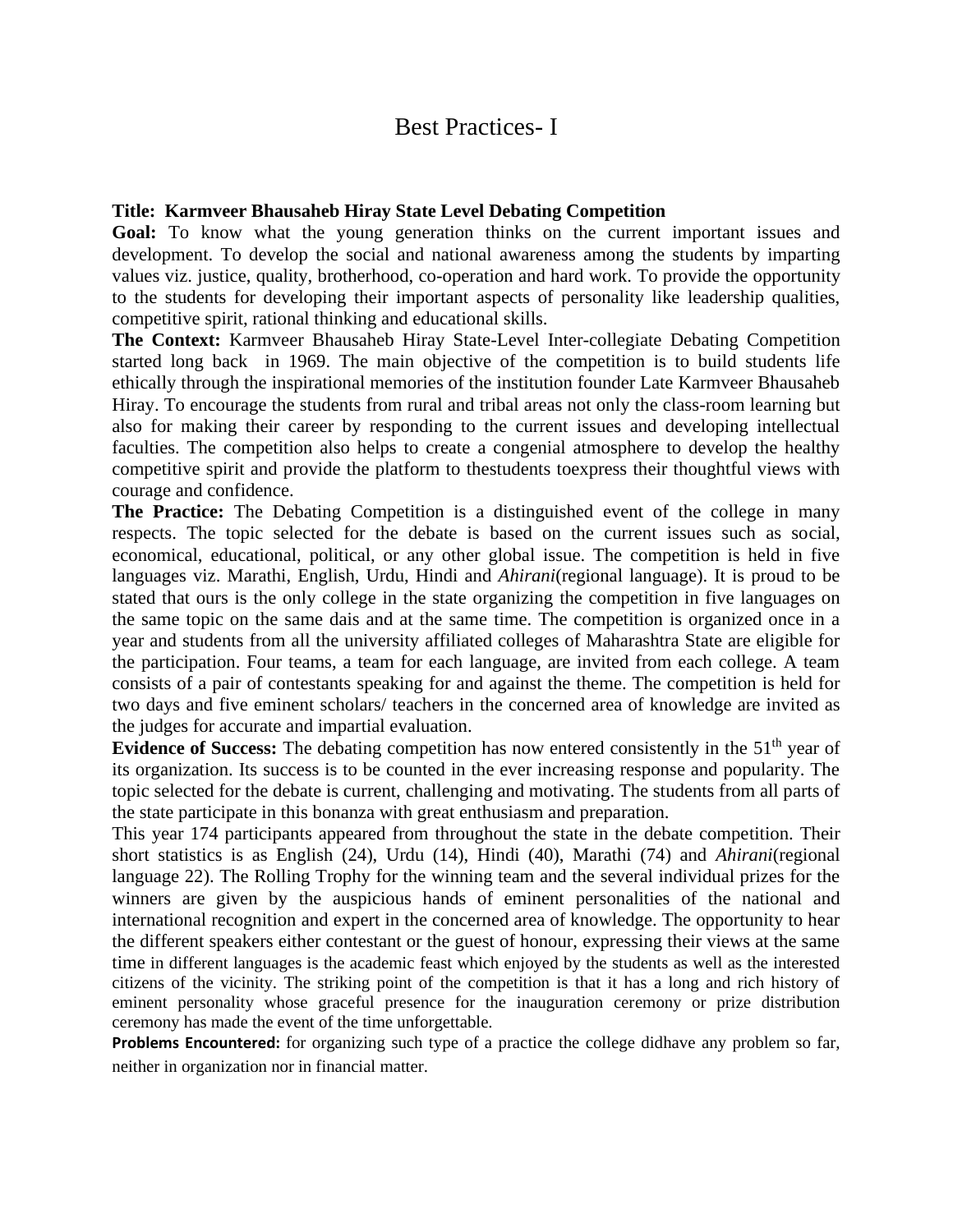## Best Practices- II

## **Title: Care of Anaemia among female students of MSG college.**

**Goals:** To aware female students of Anaemia.

To develop nutritional consciousness.

To find out percentage of anaemic female students.

**Context:** Nutritional anaemia is more of concern among rural females cause of the high prevalence in rural area. Iron deficiency anaemia in the rural females is a significant risk factor for maternal mortality, high incidence of low-birth weight babies, high prenatal mortality and fatal wastage, which ultimately results in higher fertility rate. The age periods of rural female occupies crucial position in the life of human beings. During this period with inadequate and improper dietary habits, one is vulnerable to all kinds of nutritional morbidities. During this age period of girls are considered most appropriate time to intervene, and behaviour change messages embraced by this group can contribute to sustained health impacts. India has high prevalence of iron-deficiency anaemia among women. Between 60- 70% young girls are anaemic, a condition that can result in adverse pregnancy outcomes or even maternal death, as well as reduced work productivity and impaired physical capabilities blood lost during menses. So the M.S.G. college has planned to ascertain the prevalence of anaemia among young adult female students and to provide in campus medical assistance.

**Practice:** College has deputed female medical practitioner in campus. She is visiting once in week. At the beginning of academic year a pre-designed questionnaire is circulated among first year female students. This questionnaire helps to collect information on background characteristics, anthropometric parameters and menstrual history. After studying these parameters by medical expert female students are advised to measure hemoglobin level in the department of Zoology of MSG college using Fully automated blood analyser ( Make : Nihon Kohden) procured under DST-FIST grants received from S&T Ministry by experienced laboratory technician. Total 200 female students haemoglobin estimation recorded .Those female students are found below average range of haemoglobin level, the Diet history of such student is obtained by RMO. She has advised for proper diet and recommended to introduce more leafy vegetables in her diet. Anaemic female students are also supplied folic acid capsules with the help of local government medical hospital. Evidences of success: Prevalence of anaemia among young adult female students is found among significant number of students. Students those not consume green leafy vegetables are found anaemic. Almost one-third students gave history of passing worms in stool. Association of anaemia with consumption of non-green leafy vegetables and passage of worms in stool was significant. There was no significant association of anaemia with height or weight.